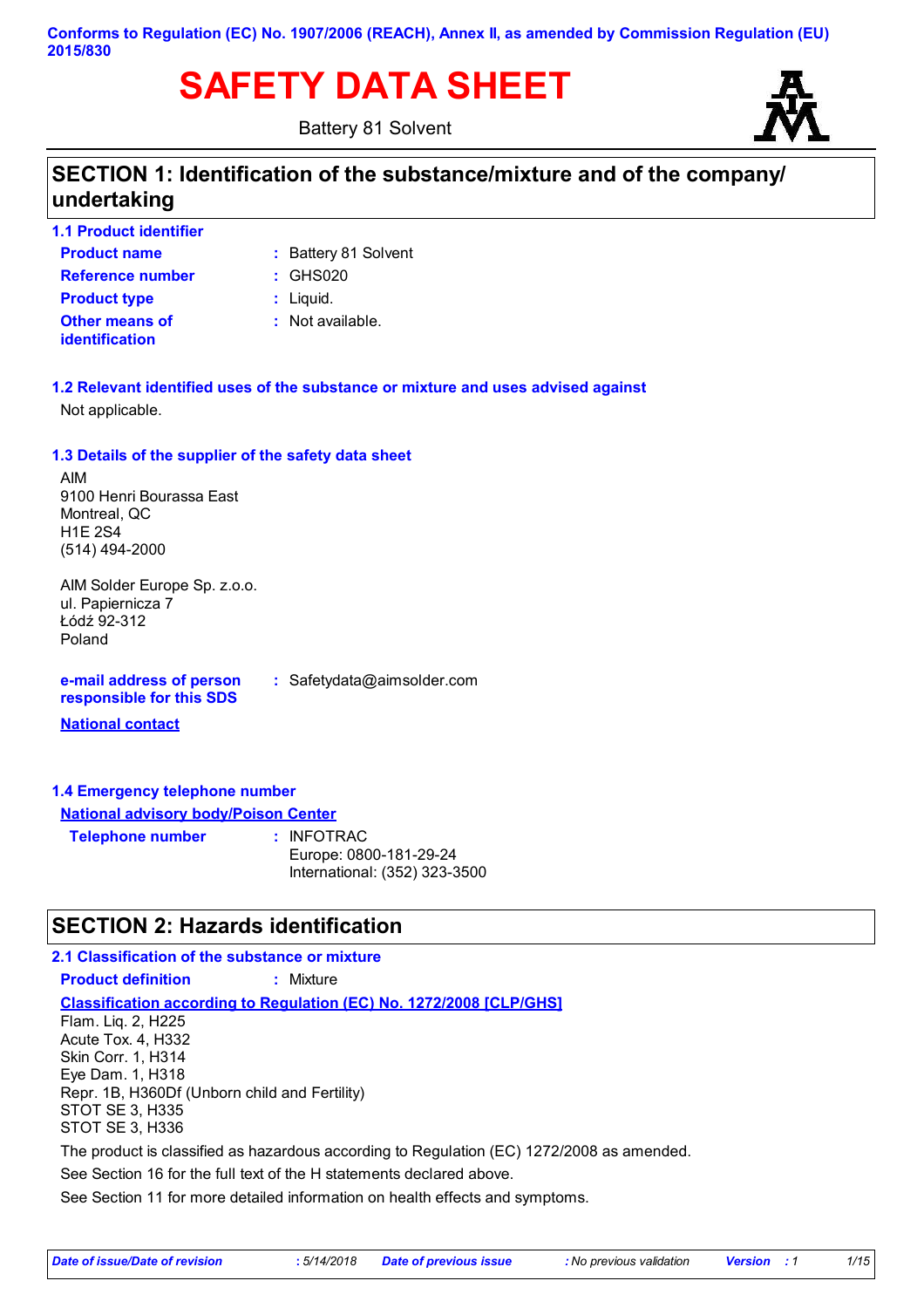### **Conforms to Regulation (EC) No. 1907/2006 (REACH), Annex II, as amended by Commission Regulation (EU) 2015/830**

*Battery 81 Solvent*

## **SECTION 2: Hazards identification**

| <b>2.2 Label elements</b>                                                                                                                                       |                                                                                                                                                                                                                                                                                                                                                                                                                                                  |
|-----------------------------------------------------------------------------------------------------------------------------------------------------------------|--------------------------------------------------------------------------------------------------------------------------------------------------------------------------------------------------------------------------------------------------------------------------------------------------------------------------------------------------------------------------------------------------------------------------------------------------|
| <b>Hazard pictograms</b>                                                                                                                                        |                                                                                                                                                                                                                                                                                                                                                                                                                                                  |
| <b>Signal word</b>                                                                                                                                              | : Danger                                                                                                                                                                                                                                                                                                                                                                                                                                         |
| <b>Hazard statements</b>                                                                                                                                        | : Highly flammable liquid and vapor.<br>Harmful if inhaled.<br>Causes severe skin burns and eye damage.<br>May damage the unborn child.<br>Suspected of damaging fertility.<br>May cause respiratory irritation.<br>May cause drowsiness or dizziness.                                                                                                                                                                                           |
| <b>Precautionary statements</b>                                                                                                                                 |                                                                                                                                                                                                                                                                                                                                                                                                                                                  |
| <b>Prevention</b>                                                                                                                                               | : Obtain special instructions before use. Wear protective gloves. Wear eye or face<br>protection. Wear protective clothing. Keep away from heat, hot surfaces, sparks,<br>open flames and other ignition sources. No smoking. Use explosion-proof electrical,<br>ventilating, lighting and all material-handling equipment.                                                                                                                      |
| <b>Response</b>                                                                                                                                                 | : IF INHALED: Remove person to fresh air and keep comfortable for breathing.<br>Immediately call a POISON CENTER or physician. IF SWALLOWED: Immediately<br>call a POISON CENTER or physician. Do NOT induce vomiting. IF ON SKIN (or<br>hair): Take off immediately all contaminated clothing. Rinse skin with water or<br>shower. Immediately call a POISON CENTER or physician. IF IN EYES:<br>Immediately call a POISON CENTER or physician. |
| <b>Storage</b>                                                                                                                                                  | : Keep cool.                                                                                                                                                                                                                                                                                                                                                                                                                                     |
| <b>Disposal</b>                                                                                                                                                 | : Dispose of contents and container in accordance with all local, regional, national and<br>international regulations.                                                                                                                                                                                                                                                                                                                           |
| <b>Annex XVII - Restrictions</b><br>on the manufacture,<br>placing on the market and<br>use of certain dangerous<br>substances, mixtures and<br><b>articles</b> | : Restricted to professional users.                                                                                                                                                                                                                                                                                                                                                                                                              |
| <b>Special packaging requirements</b>                                                                                                                           |                                                                                                                                                                                                                                                                                                                                                                                                                                                  |
| <b>Containers to be fitted</b><br>with child-resistant<br>fastenings                                                                                            | : Not applicable.                                                                                                                                                                                                                                                                                                                                                                                                                                |
| <b>Tactile warning of danger</b>                                                                                                                                | : Not applicable.                                                                                                                                                                                                                                                                                                                                                                                                                                |

### **2.3 Other hazards**

**Other hazards which do : not result in classification** : None known.

### **SECTION 3: Composition/information on ingredients**

| <b>Product/ingredient name</b> | <b>Identifiers</b>                                   | $\frac{9}{6}$ | <b>Regulation (EC) No.</b><br>1272/2008 [CLP]                                                                                    | <b>Type</b> |
|--------------------------------|------------------------------------------------------|---------------|----------------------------------------------------------------------------------------------------------------------------------|-------------|
| 2-methylpropan-1-ol            | EC: 201-148-0<br>CAS: 78-83-1<br>Index: 603-108-00-1 | ≥25 - ≤50     | Flam. Liq. 3, H226<br>Acute Tox. 4, H332<br><b>Skin Irrit. 2. H315</b><br>Eye Dam. 1, H318<br>STOT SE 3, H335<br>STOT SE 3, H336 | $[1]$       |
| tetrahydro-2-furylmethanol     | EC: $202 - 625 - 6$<br>CAS: 97-99-4                  | $≥10 - ≤25$   | Acute Tox. 4, H302<br>Eye Irrit. 2, H319                                                                                         | $[1]$       |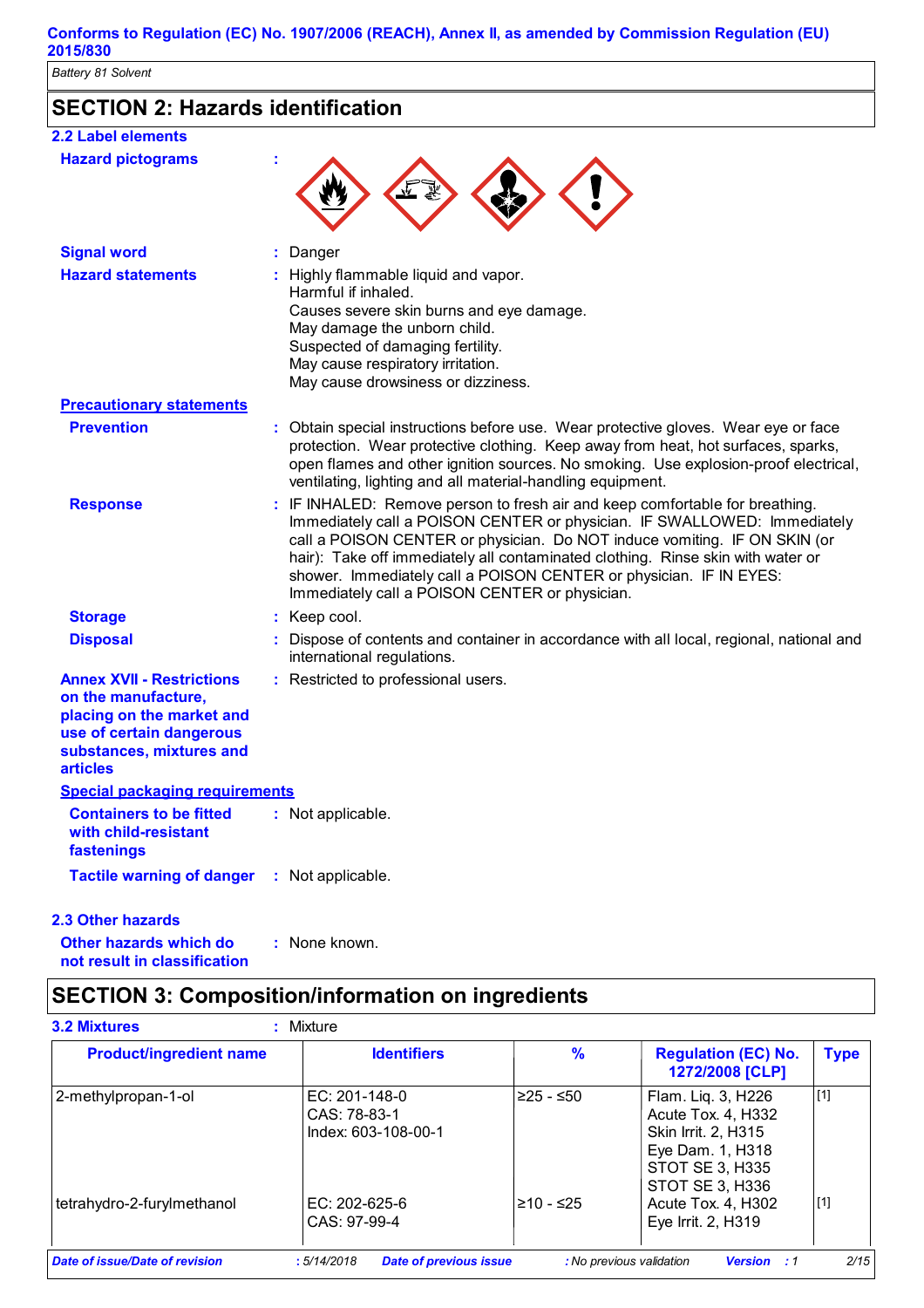| <b>SECTION 3: Composition/information on ingredients</b> |
|----------------------------------------------------------|
|----------------------------------------------------------|

|                          | Index: 603-061-00-7 |            | Repr. 1B, H360Df<br>(Unborn child and                                         |                     |
|--------------------------|---------------------|------------|-------------------------------------------------------------------------------|---------------------|
|                          |                     |            | Fertility)                                                                    |                     |
| hydrobromic acid         | $EC: 233-113-0$     | l≥10 - ≤25 | Acute Tox. 3, H331                                                            | [1] [2]             |
|                          | CAS: 10035-10-6     |            | Skin Corr. 1B, H314                                                           |                     |
|                          | Index: 035-002-01-8 |            | Eye Dam. 1, H318                                                              |                     |
|                          |                     |            | <b>STOT SE 3, H335</b>                                                        |                     |
| Phosphoric acid          | CAS: 7664-38-2      | ≤10        | Acute Tox. 4, H302                                                            | $\lfloor 1 \rfloor$ |
|                          |                     |            | <b>Skin Corr. 1, H314</b>                                                     |                     |
|                          |                     |            | Eye Dam. 1, H318                                                              |                     |
| 4-Nonylphenol, branched, | EC: $500-315-8$     | <1         | Acute Tox. 4, H302                                                            | [1] [5]             |
| ethoxylated              | CAS: 127087-87-0    |            |                                                                               |                     |
|                          |                     |            | See Section 16 for<br>the full text of the H<br>statements declared<br>above. |                     |

There are no additional ingredients present which, within the current knowledge of the supplier and in the concentrations applicable, are classified as hazardous to health or the environment, are PBTs, vPvBs or Substances of equivalent concern, or have been assigned a workplace exposure limit and hence require reporting in this section.

**Type** 

[1] Substance classified with a health or environmental hazard

[2] Substance with a workplace exposure limit

[3] Substance meets the criteria for PBT according to Regulation (EC) No. 1907/2006, Annex XIII

[4] Substance meets the criteria for vPvB according to Regulation (EC) No. 1907/2006, Annex XIII

[5] Substance of equivalent concern

Occupational exposure limits, if available, are listed in Section 8.

### **SECTION 4: First aid measures**

### **4.1 Description of first aid measures**

| <b>Eye contact</b>  | : Get medical attention immediately. Call a poison center or physician. Immediately<br>flush eyes with plenty of water, occasionally lifting the upper and lower eyelids.<br>Check for and remove any contact lenses. Continue to rinse for at least 10 minutes.<br>Chemical burns must be treated promptly by a physician.                                                                                                                                                                                                                                                                                                                                                                                                                                                                                                                                                         |
|---------------------|-------------------------------------------------------------------------------------------------------------------------------------------------------------------------------------------------------------------------------------------------------------------------------------------------------------------------------------------------------------------------------------------------------------------------------------------------------------------------------------------------------------------------------------------------------------------------------------------------------------------------------------------------------------------------------------------------------------------------------------------------------------------------------------------------------------------------------------------------------------------------------------|
| <b>Inhalation</b>   | : Get medical attention immediately. Call a poison center or physician. Remove victim<br>to fresh air and keep at rest in a position comfortable for breathing. If it is suspected<br>that fumes are still present, the rescuer should wear an appropriate mask or self-<br>contained breathing apparatus. If not breathing, if breathing is irregular or if<br>respiratory arrest occurs, provide artificial respiration or oxygen by trained personnel.<br>It may be dangerous to the person providing aid to give mouth-to-mouth resuscitation.<br>If unconscious, place in recovery position and get medical attention immediately.<br>Maintain an open airway. Loosen tight clothing such as a collar, tie, belt or waistband.                                                                                                                                                 |
| <b>Skin contact</b> | : Get medical attention immediately. Call a poison center or physician. Wash<br>contaminated skin with soap and water. Remove contaminated clothing and shoes.<br>Wash contaminated clothing thoroughly with water before removing it, or wear gloves.<br>Continue to rinse for at least 10 minutes. Chemical burns must be treated promptly<br>by a physician. Wash clothing before reuse. Clean shoes thoroughly before reuse.                                                                                                                                                                                                                                                                                                                                                                                                                                                    |
| <b>Ingestion</b>    | : Get medical attention immediately. Call a poison center or physician. Wash out<br>mouth with water. Remove dentures if any. Remove victim to fresh air and keep at<br>rest in a position comfortable for breathing. If material has been swallowed and the<br>exposed person is conscious, give small quantities of water to drink. Stop if the<br>exposed person feels sick as vomiting may be dangerous. Do not induce vomiting<br>unless directed to do so by medical personnel. If vomiting occurs, the head should<br>be kept low so that vomit does not enter the lungs. Chemical burns must be treated<br>promptly by a physician. Never give anything by mouth to an unconscious person. If<br>unconscious, place in recovery position and get medical attention immediately.<br>Maintain an open airway. Loosen tight clothing such as a collar, tie, belt or waistband. |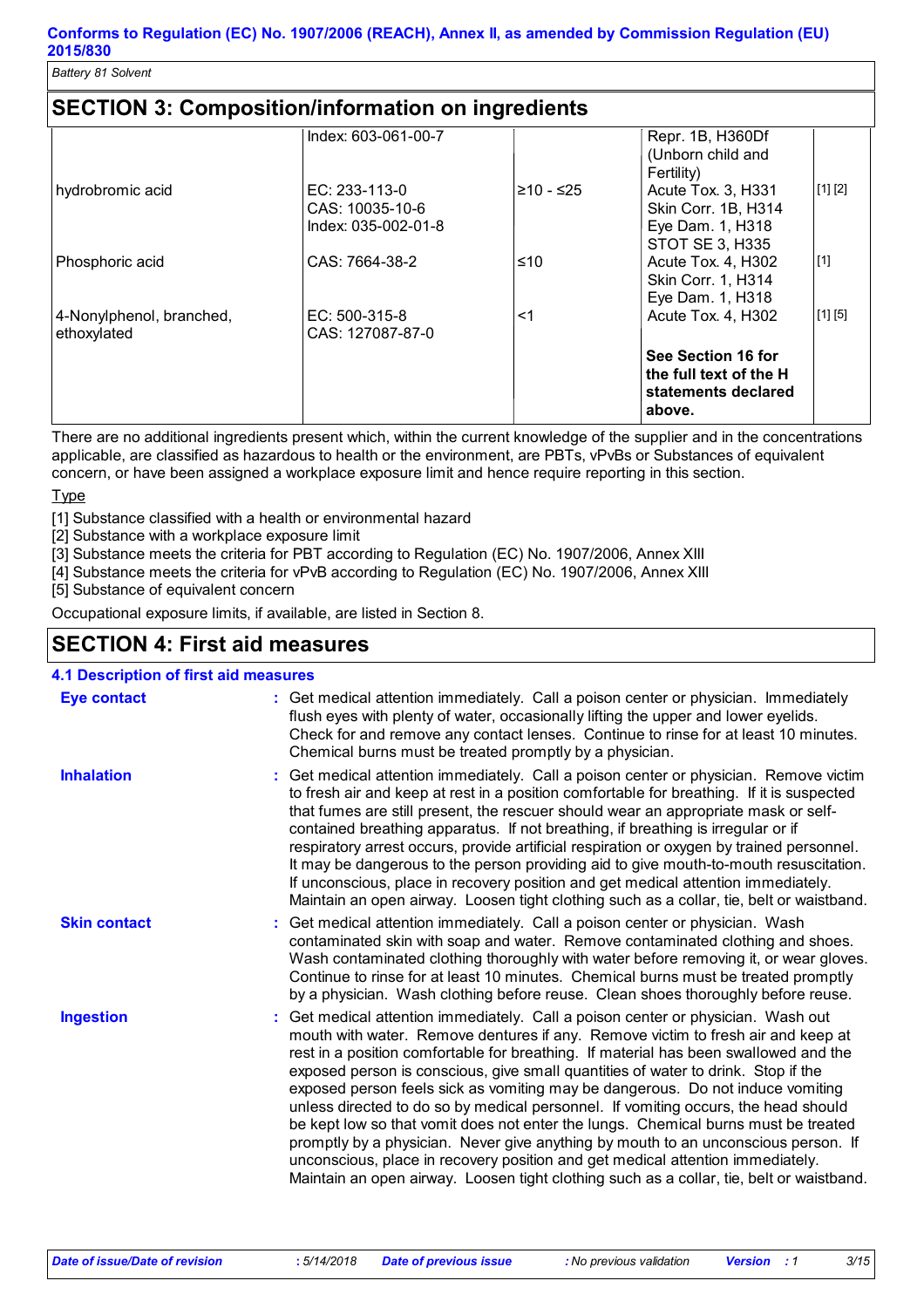| <b>Battery 81 Solvent</b>            |                                                                                                                                                                                                                                                                                                                                                                                                                 |  |  |
|--------------------------------------|-----------------------------------------------------------------------------------------------------------------------------------------------------------------------------------------------------------------------------------------------------------------------------------------------------------------------------------------------------------------------------------------------------------------|--|--|
| <b>SECTION 4: First aid measures</b> |                                                                                                                                                                                                                                                                                                                                                                                                                 |  |  |
| <b>Protection of first-aiders</b>    | : No action shall be taken involving any personal risk or without suitable training. If it is<br>suspected that fumes are still present, the rescuer should wear an appropriate mask<br>or self-contained breathing apparatus. It may be dangerous to the person providing<br>aid to give mouth-to-mouth resuscitation. Wash contaminated clothing thoroughly<br>with water before removing it, or wear gloves. |  |  |
|                                      | 4.2 Most important symptoms and effects, both acute and delayed                                                                                                                                                                                                                                                                                                                                                 |  |  |
| Over-exposure signs/symptoms         |                                                                                                                                                                                                                                                                                                                                                                                                                 |  |  |
| <b>Eye contact</b>                   | : Adverse symptoms may include the following:<br>pain<br>watering<br>redness                                                                                                                                                                                                                                                                                                                                    |  |  |
| <b>Inhalation</b>                    | : Adverse symptoms may include the following:<br>respiratory tract irritation<br>coughing<br>nausea or vomiting<br>headache<br>drowsiness/fatigue<br>dizziness/vertigo<br>unconsciousness<br>reduced fetal weight<br>increase in fetal deaths<br>skeletal malformations                                                                                                                                         |  |  |
| <b>Skin contact</b>                  | : Adverse symptoms may include the following:<br>pain or irritation<br>redness<br>blistering may occur<br>reduced fetal weight<br>increase in fetal deaths<br>skeletal malformations                                                                                                                                                                                                                            |  |  |
| <b>Ingestion</b>                     | : Adverse symptoms may include the following:<br>stomach pains<br>reduced fetal weight<br>increase in fetal deaths<br>skeletal malformations                                                                                                                                                                                                                                                                    |  |  |
|                                      | 4.3 Indication of any immediate medical attention and special treatment needed                                                                                                                                                                                                                                                                                                                                  |  |  |
| المستحدث والمتحدا والمستحدثة المتماز | . Tugat o montenation lle Content noisen tugatus ent engelelist inspectivitei et la pr                                                                                                                                                                                                                                                                                                                          |  |  |

| <b>Notes to physician</b>  | : Treat symptomatically. Contact poison treatment specialist immediately if large |
|----------------------------|-----------------------------------------------------------------------------------|
|                            | quantities have been ingested or inhaled.                                         |
| <b>Specific treatments</b> | : No specific treatment.                                                          |

## **SECTION 5: Firefighting measures**

| 5.1 Extinguishing media<br><b>Suitable extinguishing</b><br>media | : Use dry chemical, $CO2$ , water spray (fog) or foam. |
|-------------------------------------------------------------------|--------------------------------------------------------|
| Unsuitable extinguishing<br>media                                 | : Do not use water jet.                                |

### **5.2 Special hazards arising from the substance or mixture**

| <b>Hazards from the</b> | : Highly flammable liquid and vapor. In a fire or if heated, a pressure increase will |
|-------------------------|---------------------------------------------------------------------------------------|
| substance or mixture    | occur and the container may burst, with the risk of a subsequent explosion. Runoff to |
|                         | sewer may create fire or explosion hazard.                                            |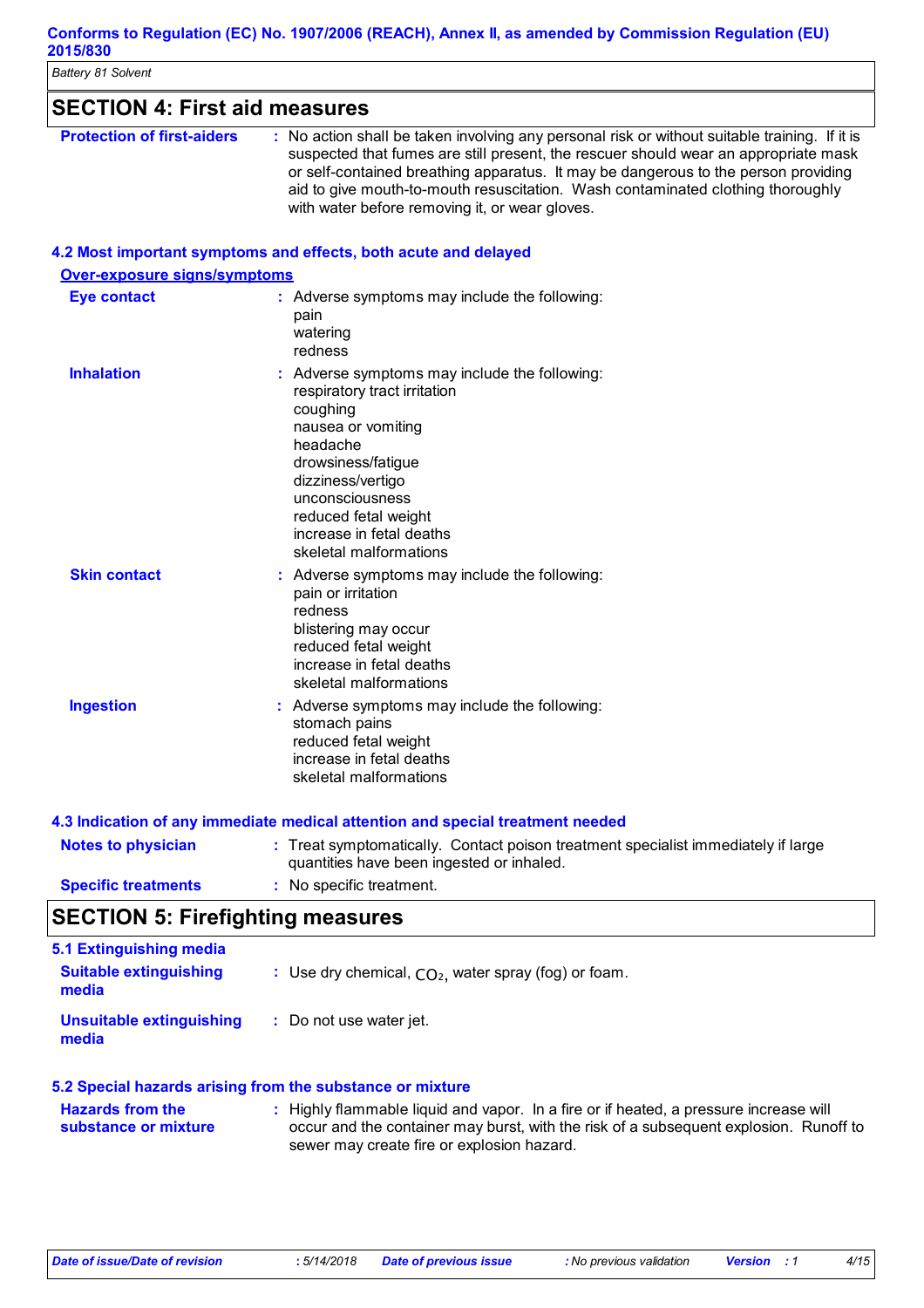## **SECTION 5: Firefighting measures**

| <b>Hazardous combustion</b><br>products                  | : Decomposition products may include the following materials:<br>carbon dioxide<br>carbon monoxide<br>phosphorus oxides<br>halogenated compounds                                                                                                                                                                                                                      |
|----------------------------------------------------------|-----------------------------------------------------------------------------------------------------------------------------------------------------------------------------------------------------------------------------------------------------------------------------------------------------------------------------------------------------------------------|
| <b>5.3 Advice for firefighters</b>                       |                                                                                                                                                                                                                                                                                                                                                                       |
| <b>Special protective actions</b><br>for fire-fighters   | : Promptly isolate the scene by removing all persons from the vicinity of the incident if<br>there is a fire. No action shall be taken involving any personal risk or without suitable<br>training. Move containers from fire area if this can be done without risk. Use water<br>spray to keep fire-exposed containers cool.                                         |
| <b>Special protective</b><br>equipment for fire-fighters | : Fire-fighters should wear appropriate protective equipment and self-contained<br>breathing apparatus (SCBA) with a full face-piece operated in positive pressure<br>mode. Clothing for fire-fighters (including helmets, protective boots and gloves)<br>conforming to European standard EN 469 will provide a basic level of protection for<br>chemical incidents. |

## **SECTION 6: Accidental release measures**

|                                                           |    | 6.1 Personal precautions, protective equipment and emergency procedures                                                                                                                                                                                                                                                                                                                                                                                                                                                                                                                                                                                                                                                                                          |
|-----------------------------------------------------------|----|------------------------------------------------------------------------------------------------------------------------------------------------------------------------------------------------------------------------------------------------------------------------------------------------------------------------------------------------------------------------------------------------------------------------------------------------------------------------------------------------------------------------------------------------------------------------------------------------------------------------------------------------------------------------------------------------------------------------------------------------------------------|
| For non-emergency<br>personnel                            |    | : No action shall be taken involving any personal risk or without suitable training.<br>Evacuate surrounding areas. Keep unnecessary and unprotected personnel from<br>entering. Do not touch or walk through spilled material. Shut off all ignition sources.<br>No flares, smoking or flames in hazard area. Do not breathe vapor or mist. Provide<br>adequate ventilation. Wear appropriate respirator when ventilation is inadequate.<br>Put on appropriate personal protective equipment.                                                                                                                                                                                                                                                                   |
| For emergency responders                                  | ÷  | If specialized clothing is required to deal with the spillage, take note of any<br>information in Section 8 on suitable and unsuitable materials. See also the<br>information in "For non-emergency personnel".                                                                                                                                                                                                                                                                                                                                                                                                                                                                                                                                                  |
| <b>6.2 Environmental</b><br>precautions                   |    | : Avoid dispersal of spilled material and runoff and contact with soil, waterways, drains<br>and sewers. Inform the relevant authorities if the product has caused environmental<br>pollution (sewers, waterways, soil or air).                                                                                                                                                                                                                                                                                                                                                                                                                                                                                                                                  |
| 6.3 Methods and materials for containment and cleaning up |    |                                                                                                                                                                                                                                                                                                                                                                                                                                                                                                                                                                                                                                                                                                                                                                  |
| <b>Small spill</b>                                        |    | : Stop leak if without risk. Move containers from spill area. Use spark-proof tools and<br>explosion-proof equipment. Dilute with water and mop up if water-soluble.<br>Alternatively, or if water-insoluble, absorb with an inert dry material and place in an<br>appropriate waste disposal container. Dispose of via a licensed waste disposal<br>contractor.                                                                                                                                                                                                                                                                                                                                                                                                 |
| <b>Large spill</b>                                        | t. | Stop leak if without risk. Move containers from spill area. Use spark-proof tools and<br>explosion-proof equipment. Approach release from upwind. Prevent entry into<br>sewers, water courses, basements or confined areas. Wash spillages into an<br>effluent treatment plant or proceed as follows. Contain and collect spillage with non-<br>combustible, absorbent material e.g. sand, earth, vermiculite or diatomaceous earth<br>and place in container for disposal according to local regulations. The spilled<br>material may be neutralized with sodium carbonate, sodium bicarbonate or sodium<br>hydroxide. Dispose of via a licensed waste disposal contractor. Contaminated<br>absorbent material may pose the same hazard as the spilled product. |
| <b>6.4 Reference to other</b><br><b>sections</b>          |    | : See Section 1 for emergency contact information.<br>See Section 8 for information on appropriate personal protective equipment.<br>See Section 13 for additional waste treatment information.                                                                                                                                                                                                                                                                                                                                                                                                                                                                                                                                                                  |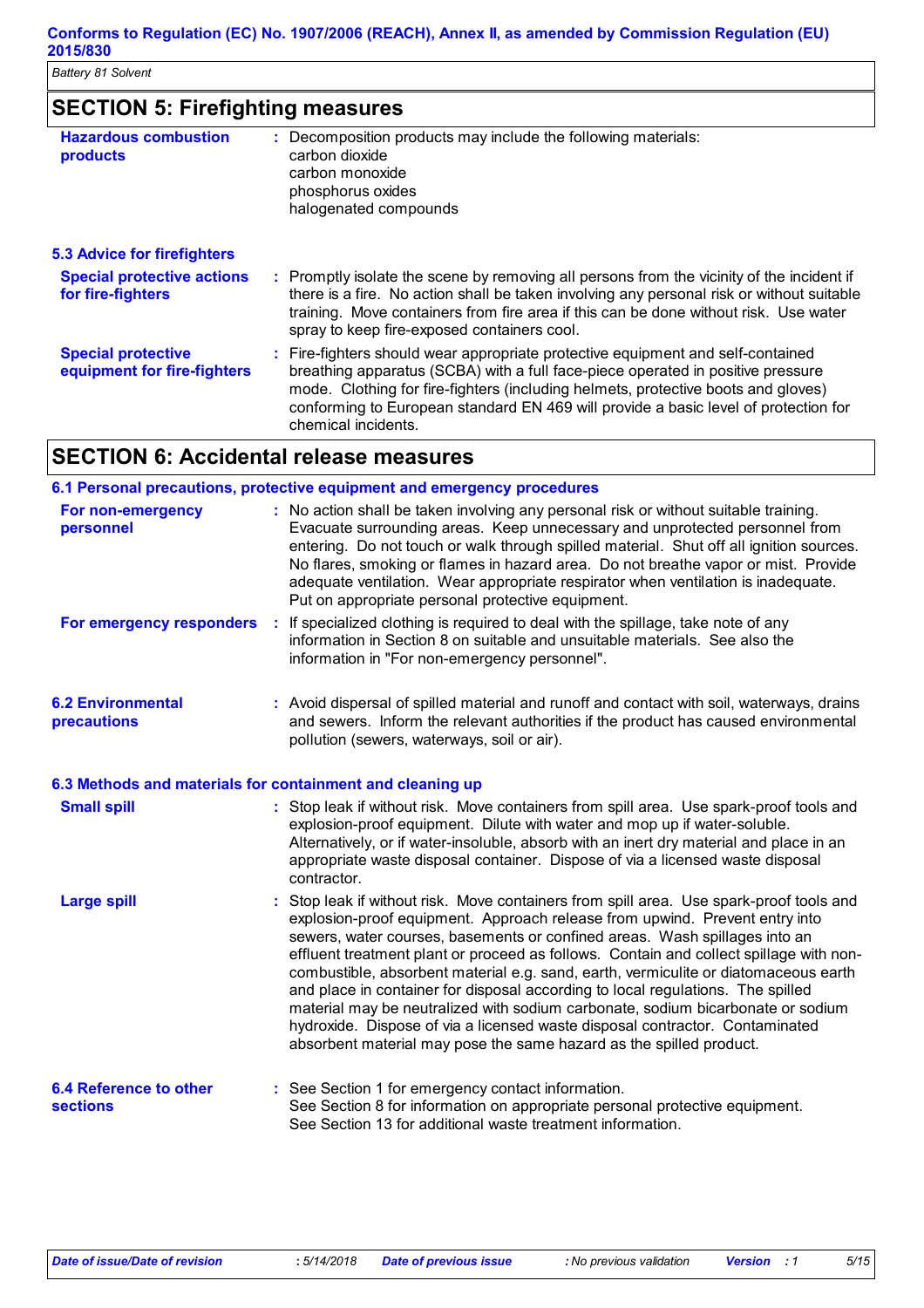## **SECTION 7: Handling and storage**

The information in this section contains generic advice and guidance. The list of Identified Uses in Section 1 should be consulted for any available use-specific information provided in the Exposure Scenario(s).

#### **7.1 Precautions for safe handling**

| <b>Protective measures</b>                       | : Put on appropriate personal protective equipment (see Section 8). Avoid exposure -<br>obtain special instructions before use. Avoid exposure during pregnancy. Do not<br>handle until all safety precautions have been read and understood. Do not get in<br>eyes or on skin or clothing. Do not breathe vapor or mist. Do not ingest. Use only<br>with adequate ventilation. Wear appropriate respirator when ventilation is inadequate.<br>Do not enter storage areas and confined spaces unless adequately ventilated. Keep<br>in the original container or an approved alternative made from a compatible material,<br>kept tightly closed when not in use. Store and use away from heat, sparks, open<br>flame or any other ignition source. Use explosion-proof electrical (ventilating, lighting<br>and material handling) equipment. Use only non-sparking tools. Take precautionary<br>measures against electrostatic discharges. Keep away from alkalis. Empty<br>containers retain product residue and can be hazardous. Do not reuse container. |
|--------------------------------------------------|---------------------------------------------------------------------------------------------------------------------------------------------------------------------------------------------------------------------------------------------------------------------------------------------------------------------------------------------------------------------------------------------------------------------------------------------------------------------------------------------------------------------------------------------------------------------------------------------------------------------------------------------------------------------------------------------------------------------------------------------------------------------------------------------------------------------------------------------------------------------------------------------------------------------------------------------------------------------------------------------------------------------------------------------------------------|
| <b>Advice on general</b><br>occupational hygiene | : Eating, drinking and smoking should be prohibited in areas where this material is<br>handled, stored and processed. Workers should wash hands and face before eating,<br>drinking and smoking. Remove contaminated clothing and protective equipment<br>before entering eating areas. See also Section 8 for additional information on<br>hygiene measures.                                                                                                                                                                                                                                                                                                                                                                                                                                                                                                                                                                                                                                                                                                 |

#### **7.2 Conditions for safe storage, including any incompatibilities**

Store in accordance with local regulations. Store in a segregated and approved area. Store in original container protected from direct sunlight in a dry, cool and well-ventilated area, away from incompatible materials (see Section 10) and food and drink. Store locked up. Eliminate all ignition sources. Separate from alkalis. Separate from oxidizing materials. Keep container tightly closed and sealed until ready for use. Containers that have been opened must be carefully resealed and kept upright to prevent leakage. Do not store in unlabeled containers. Use appropriate containment to avoid environmental contamination.

**Seveso Directive - Reporting thresholds (in tonnes)**

#### **Danger criteria**

| <b>Category</b>                                                    | <b>threshold</b> | Notification and MAPP Safety report threshold |
|--------------------------------------------------------------------|------------------|-----------------------------------------------|
| <b>P5c: Flammable liquids 2 and 3 not falling under P5a or P5b</b> | 5000             | 50000                                         |

#### **7.3 Specific end use(s)**

| <b>Recommendations</b>            | : Not available.   |  |
|-----------------------------------|--------------------|--|
| <b>Industrial sector specific</b> | $:$ Not available. |  |
| <b>solutions</b>                  |                    |  |

### **SECTION 8: Exposure controls/personal protection**

The information in this section contains generic advice and guidance. Information is provided based on typical anticipated uses of the product. Additional measures might be required for bulk handling or other uses that could significantly increase worker exposure or environmental releases.

#### **8.1 Control parameters**

#### **Occupational exposure limits**

| <b>Product/ingredient name</b> | <b>Exposure limit values</b>                                      |
|--------------------------------|-------------------------------------------------------------------|
| hydrobromic acid               | EU OEL (Europe, 12/2009). Notes: list of indicative               |
|                                | occupational exposure limit values                                |
|                                | STEL: 2 ppm 15 minutes.<br>STEL: $6.7 \text{ mg/m}^3$ 15 minutes. |
|                                |                                                                   |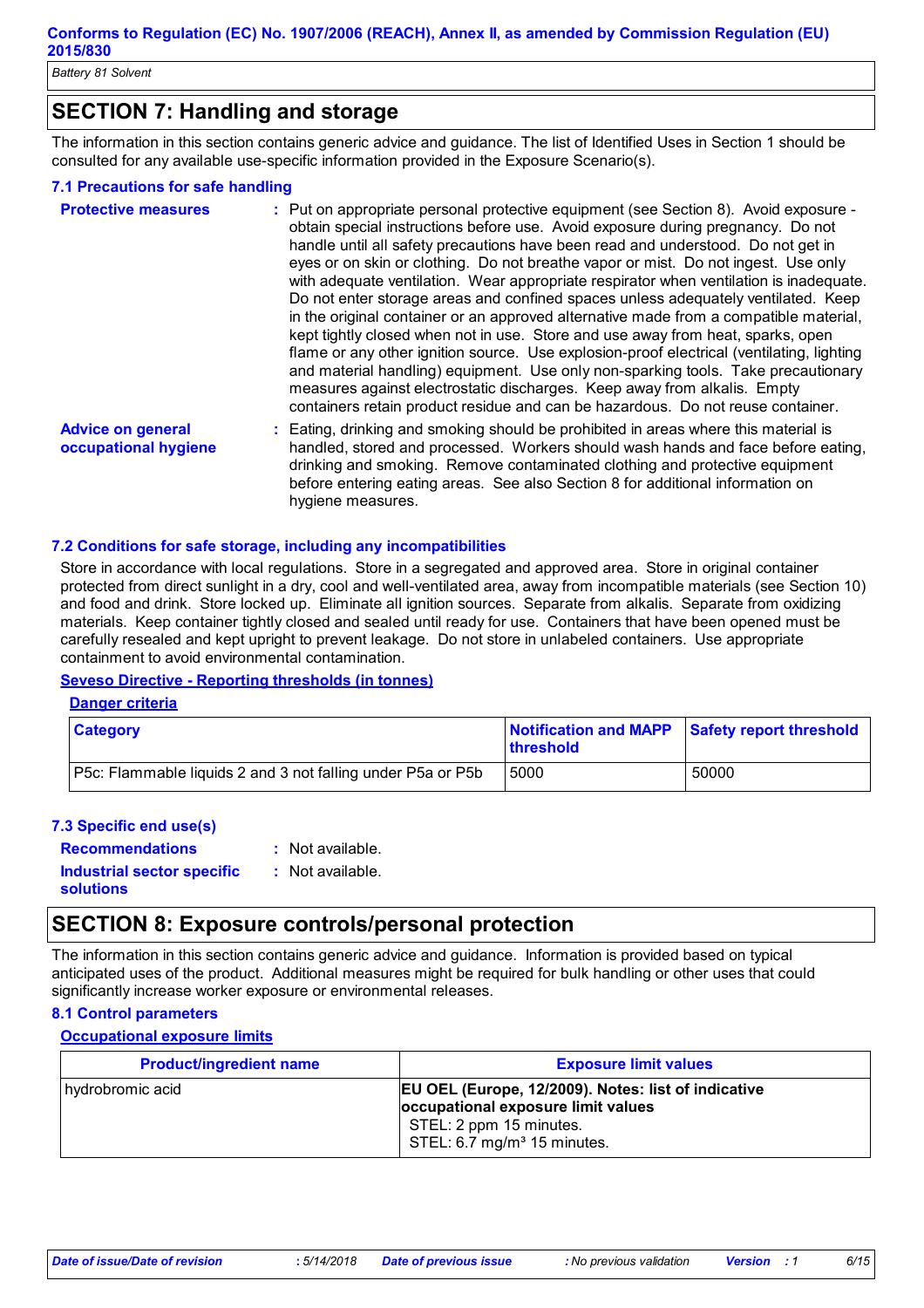### **Conforms to Regulation (EC) No. 1907/2006 (REACH), Annex II, as amended by Commission Regulation (EU) 2015/830**

*Battery 81 Solvent*

## **SECTION 8: Exposure controls/personal protection**

| <b>Recommended monitoring</b><br>procedures     | If this product contains ingredients with exposure limits, personal, workplace<br>atmosphere or biological monitoring may be required to determine the effectiveness<br>of the ventilation or other control measures and/or the necessity to use respiratory<br>protective equipment. Reference should be made to monitoring standards, such as<br>the following: European Standard EN 689 (Workplace atmospheres - Guidance for<br>the assessment of exposure by inhalation to chemical agents for comparison with<br>limit values and measurement strategy) European Standard EN 14042 (Workplace<br>atmospheres - Guide for the application and use of procedures for the assessment of<br>exposure to chemical and biological agents) European Standard EN 482<br>(Workplace atmospheres - General requirements for the performance of procedures<br>for the measurement of chemical agents) Reference to national guidance<br>documents for methods for the determination of hazardous substances will also be<br>required. |
|-------------------------------------------------|----------------------------------------------------------------------------------------------------------------------------------------------------------------------------------------------------------------------------------------------------------------------------------------------------------------------------------------------------------------------------------------------------------------------------------------------------------------------------------------------------------------------------------------------------------------------------------------------------------------------------------------------------------------------------------------------------------------------------------------------------------------------------------------------------------------------------------------------------------------------------------------------------------------------------------------------------------------------------------------------------------------------------------|
| <b>DNELS/DMELS</b><br>No DNELs/DMELs available. |                                                                                                                                                                                                                                                                                                                                                                                                                                                                                                                                                                                                                                                                                                                                                                                                                                                                                                                                                                                                                                  |
| <b>PNECs</b><br>No PNECs available.             |                                                                                                                                                                                                                                                                                                                                                                                                                                                                                                                                                                                                                                                                                                                                                                                                                                                                                                                                                                                                                                  |
| <b>8.2 Exposure controls</b>                    |                                                                                                                                                                                                                                                                                                                                                                                                                                                                                                                                                                                                                                                                                                                                                                                                                                                                                                                                                                                                                                  |
| <b>Appropriate engineering</b><br>controls      | : Use only with adequate ventilation. Use process enclosures, local exhaust<br>ventilation or other engineering controls to keep worker exposure to airborne<br>contaminants below any recommended or statutory limits. The engineering controls<br>also need to keep gas, vapor or dust concentrations below any lower explosive limits.<br>Use explosion-proof ventilation equipment.                                                                                                                                                                                                                                                                                                                                                                                                                                                                                                                                                                                                                                          |
| <b>Individual protection measures</b>           |                                                                                                                                                                                                                                                                                                                                                                                                                                                                                                                                                                                                                                                                                                                                                                                                                                                                                                                                                                                                                                  |
| <b>Hygiene measures</b>                         | : Wash hands, forearms and face thoroughly after handling chemical products, before<br>eating, smoking and using the lavatory and at the end of the working period.<br>Appropriate techniques should be used to remove potentially contaminated clothing.<br>Wash contaminated clothing before reusing. Ensure that eyewash stations and<br>safety showers are close to the workstation location.                                                                                                                                                                                                                                                                                                                                                                                                                                                                                                                                                                                                                                |
| <b>Eye/face protection</b>                      | Safety eyewear complying with an approved standard should be used when a risk<br>assessment indicates this is necessary to avoid exposure to liquid splashes, mists,<br>gases or dusts. If contact is possible, the following protection should be worn,<br>unless the assessment indicates a higher degree of protection: chemical splash<br>goggles and/or face shield. If inhalation hazards exist, a full-face respirator may be<br>required instead.                                                                                                                                                                                                                                                                                                                                                                                                                                                                                                                                                                        |
| <b>Skin protection</b>                          |                                                                                                                                                                                                                                                                                                                                                                                                                                                                                                                                                                                                                                                                                                                                                                                                                                                                                                                                                                                                                                  |
| <b>Hand protection</b>                          | Chemical-resistant, impervious gloves complying with an approved standard should<br>be worn at all times when handling chemical products if a risk assessment indicates<br>this is necessary. Considering the parameters specified by the glove manufacturer,<br>check during use that the gloves are still retaining their protective properties. It<br>should be noted that the time to breakthrough for any glove material may be<br>different for different glove manufacturers. In the case of mixtures, consisting of<br>several substances, the protection time of the gloves cannot be accurately estimated.                                                                                                                                                                                                                                                                                                                                                                                                             |
| <b>Body protection</b>                          | Personal protective equipment for the body should be selected based on the task<br>÷<br>being performed and the risks involved and should be approved by a specialist<br>before handling this product. When there is a risk of ignition from static electricity,<br>wear anti-static protective clothing. For the greatest protection from static<br>discharges, clothing should include anti-static overalls, boots and gloves. Refer to<br>European Standard EN 1149 for further information on material and design<br>requirements and test methods.                                                                                                                                                                                                                                                                                                                                                                                                                                                                          |
| <b>Other skin protection</b>                    | : Appropriate footwear and any additional skin protection measures should be<br>selected based on the task being performed and the risks involved and should be<br>approved by a specialist before handling this product.                                                                                                                                                                                                                                                                                                                                                                                                                                                                                                                                                                                                                                                                                                                                                                                                        |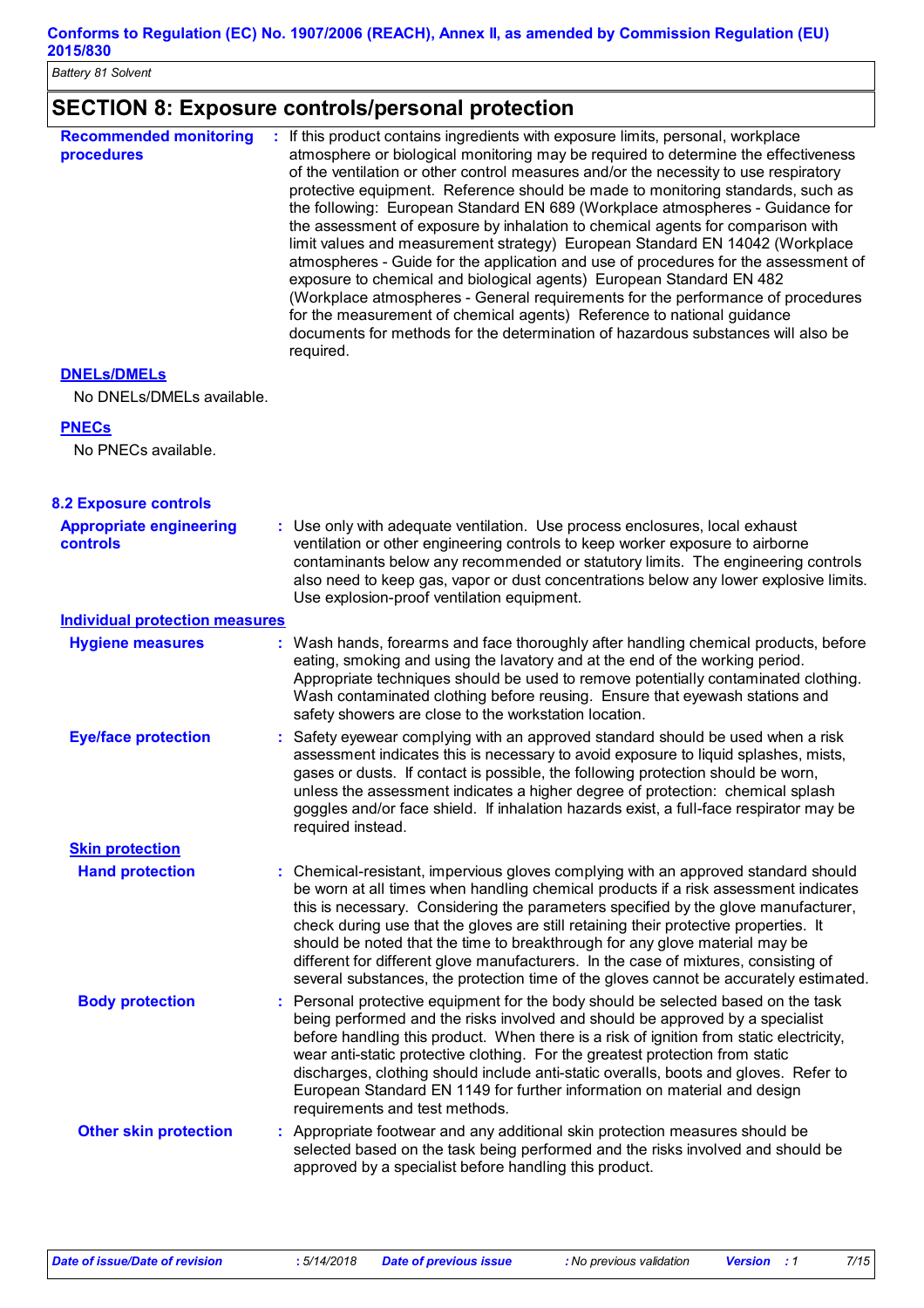### **SECTION 8: Exposure controls/personal protection**

| <b>Respiratory protection</b>                    | Based on the hazard and potential for exposure, select a respirator that meets the<br>appropriate standard or certification. Respirators must be used according to a<br>respiratory protection program to ensure proper fitting, training, and other important<br>aspects of use.                                             |
|--------------------------------------------------|-------------------------------------------------------------------------------------------------------------------------------------------------------------------------------------------------------------------------------------------------------------------------------------------------------------------------------|
| <b>Environmental exposure</b><br><b>controls</b> | Emissions from ventilation or work process equipment should be checked to ensure<br>they comply with the requirements of environmental protection legislation. In some<br>cases, fume scrubbers, filters or engineering modifications to the process equipment<br>will be necessary to reduce emissions to acceptable levels. |

### **SECTION 9: Physical and chemical properties**

| 9.1 Information on basic physical and chemical properties          |                                                                                                                  |
|--------------------------------------------------------------------|------------------------------------------------------------------------------------------------------------------|
| <b>Appearance</b>                                                  |                                                                                                                  |
| <b>Physical state</b>                                              | : Liquid.                                                                                                        |
| <b>Color</b>                                                       | : Not available.                                                                                                 |
| Odor                                                               | Not available.                                                                                                   |
| <b>Odor threshold</b>                                              | : Not available.                                                                                                 |
| pH                                                                 | 0.52 [Conc. (% w/w): 10%]                                                                                        |
| <b>Melting point/freezing point</b>                                | : Not available.                                                                                                 |
| Initial boiling point and boiling<br>range                         | : Not available.                                                                                                 |
| <b>Flash point</b>                                                 | : Closed cup: 22°C                                                                                               |
| <b>Evaporation rate</b>                                            | Not available.                                                                                                   |
| <b>Flammability (solid, gas)</b>                                   | : Not available.                                                                                                 |
| <b>Upper/lower flammability or</b><br>explosive limits             | : Not available.                                                                                                 |
| <b>Vapor pressure</b>                                              | : Not available.                                                                                                 |
| <b>Vapor density</b>                                               | : Not available.                                                                                                 |
| <b>Relative density</b>                                            | : Not available.                                                                                                 |
| <b>Solubility(ies)</b>                                             | : Not available.                                                                                                 |
| <b>Partition coefficient: n-octanol/ : Not available.</b><br>water |                                                                                                                  |
| <b>Auto-ignition temperature</b>                                   | : Not available.                                                                                                 |
| <b>Decomposition temperature</b>                                   | Not available.                                                                                                   |
| <b>Viscosity</b>                                                   | Not available.                                                                                                   |
| <b>Explosive properties</b>                                        | Explosive in the presence of the following materials or conditions: open flames,<br>sparks and static discharge. |
| <b>Oxidizing properties</b>                                        | : Not available.                                                                                                 |
| 9.2 Other information                                              |                                                                                                                  |
| <b>Solubility in water</b>                                         | : Not available.                                                                                                 |

| No additional information. |  |
|----------------------------|--|
|                            |  |

| <b>SECTION 10: Stability and reactivity</b>       |                                                                                              |
|---------------------------------------------------|----------------------------------------------------------------------------------------------|
| <b>10.1 Reactivity</b>                            | : No specific test data related to reactivity available for this product or its ingredients. |
| <b>10.2 Chemical stability</b>                    | : The product is stable.                                                                     |
| <b>10.3 Possibility of</b><br>hazardous reactions | : Under normal conditions of storage and use, hazardous reactions will not occur.            |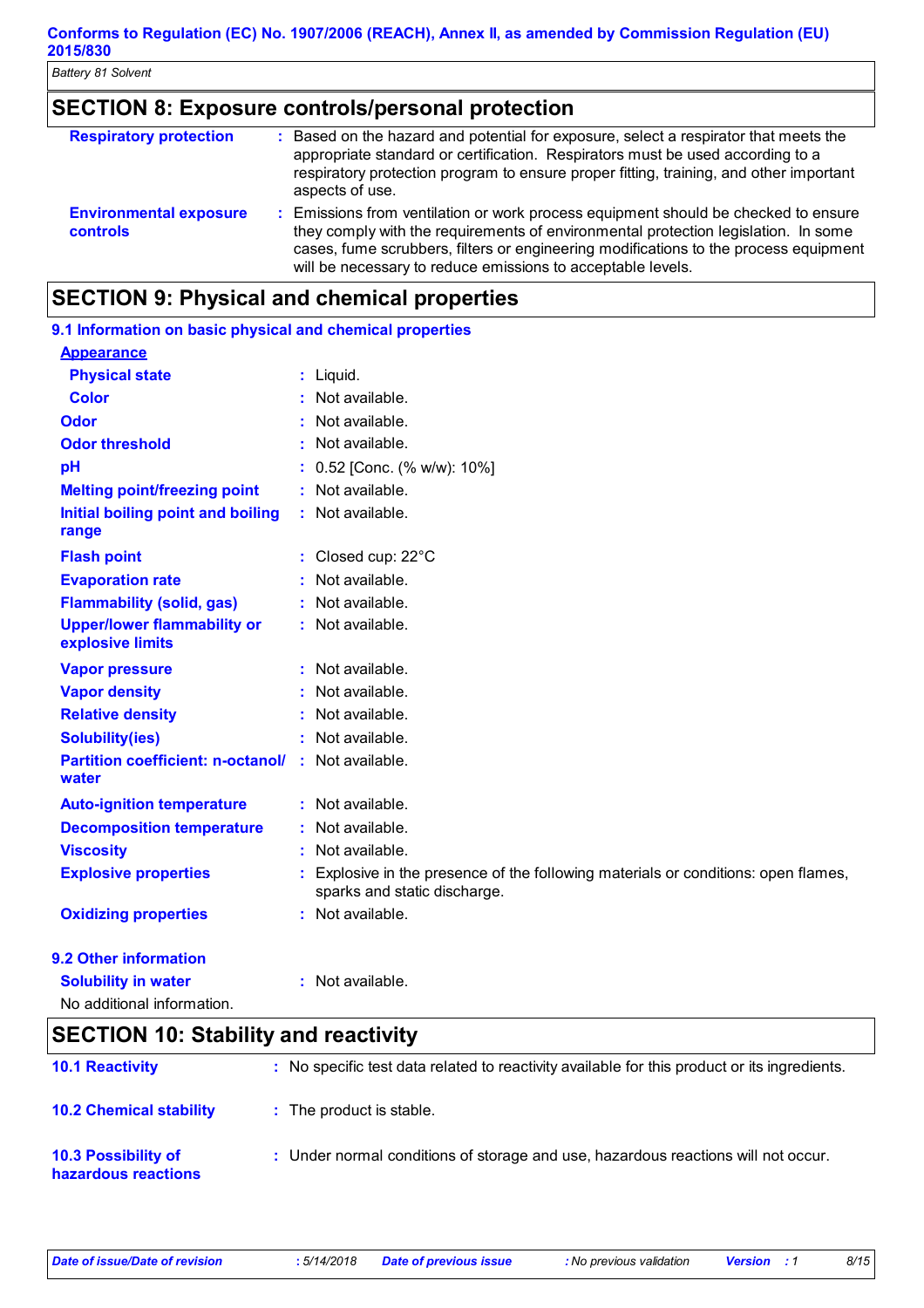| <b>SECTION 10: Stability and reactivity</b>     |  |                                                                                                                                                                                                             |
|-------------------------------------------------|--|-------------------------------------------------------------------------------------------------------------------------------------------------------------------------------------------------------------|
| <b>10.4 Conditions to avoid</b>                 |  | : Avoid all possible sources of ignition (spark or flame). Do not pressurize, cut, weld,<br>braze, solder, drill, grind or expose containers to heat or sources of ignition.                                |
| 10.5 Incompatible materials                     |  | : Attacks many metals producing extremely flammable hydrogen gas which can form<br>explosive mixtures with air.<br>Reactive or incompatible with the following materials:<br>alkalis<br>oxidizing materials |
| <b>10.6 Hazardous</b><br>decomposition products |  | : Under normal conditions of storage and use, hazardous decomposition products<br>should not be produced.                                                                                                   |

## **SECTION 11: Toxicological information**

### **11.1 Information on toxicological effects**

### **Acute toxicity**

| <b>Product/ingredient name</b> | <b>Result</b>                | <b>Species</b> | <b>Dose</b>             | <b>Exposure</b>          |
|--------------------------------|------------------------------|----------------|-------------------------|--------------------------|
| 2-methylpropan-1-ol            | <b>LC50 Inhalation Vapor</b> | Rat            | 19200 mg/m <sup>3</sup> | 4 hours                  |
|                                | LD50 Dermal                  | Rabbit         | 3400 mg/kg              | $\overline{\phantom{a}}$ |
|                                | ILD50 Oral                   | Rat            | 2460 mg/kg              | $\overline{\phantom{a}}$ |
| tetrahydro-2-furylmethanol     | ILD50 Oral                   | Rat            | 1600 mg/kg              | $\overline{\phantom{a}}$ |
| hydrobromic acid               | LC50 Inhalation Gas.         | Rat            | 2858 ppm                | hours<br>1               |
| Phosphoric acid                | LD50 Dermal                  | Rabbit         | 2740 mg/kg              | $\overline{\phantom{a}}$ |
|                                | LD50 Oral                    | Rat            | 1530 mg/kg              | $\overline{\phantom{a}}$ |
| 4-Nonylphenol, branched,       | ILD50 Oral                   | Rat            | 1310 mg/kg              | $\overline{\phantom{a}}$ |
| ethoxylated                    |                              |                |                         |                          |
| <b>Conclusion/Summary</b>      | Not available.               |                |                         |                          |

### **Acute toxicity estimates**

| <b>Route</b>        | <b>ATE value</b> |
|---------------------|------------------|
| <b>Oral</b>         | $6342$ mg/kg     |
| Inhalation (gases)  | 13172.9 ppm      |
| Inhalation (vapors) | 48 mg/l          |

### **Irritation/Corrosion**

| <b>Product/ingredient name</b>                          | <b>Result</b>            | <b>Species</b> | <b>Score</b>             | <b>Exposure</b>           | <b>Observation</b>       |
|---------------------------------------------------------|--------------------------|----------------|--------------------------|---------------------------|--------------------------|
| tetrahydro-2-furylmethanol                              | Eyes - Moderate irritant | Rabbit         | $\overline{\phantom{0}}$ | 24 hours 20<br>milligrams | $\overline{\phantom{a}}$ |
| <b>Conclusion/Summary</b>                               | $:$ Not available.       |                |                          |                           |                          |
| <b>Sensitization</b>                                    |                          |                |                          |                           |                          |
| <b>Conclusion/Summary</b>                               | $:$ Not available.       |                |                          |                           |                          |
| <b>Mutagenicity</b>                                     |                          |                |                          |                           |                          |
| <b>Conclusion/Summary</b>                               | : Not available.         |                |                          |                           |                          |
| <b>Carcinogenicity</b>                                  |                          |                |                          |                           |                          |
| <b>Conclusion/Summary</b>                               | : Not available.         |                |                          |                           |                          |
| <b>Reproductive toxicity</b>                            |                          |                |                          |                           |                          |
| <b>Conclusion/Summary</b>                               | $:$ Not available.       |                |                          |                           |                          |
| <b>Teratogenicity</b>                                   |                          |                |                          |                           |                          |
| <b>Conclusion/Summary</b>                               | : Not available.         |                |                          |                           |                          |
| <b>Specific target organ toxicity (single exposure)</b> |                          |                |                          |                           |                          |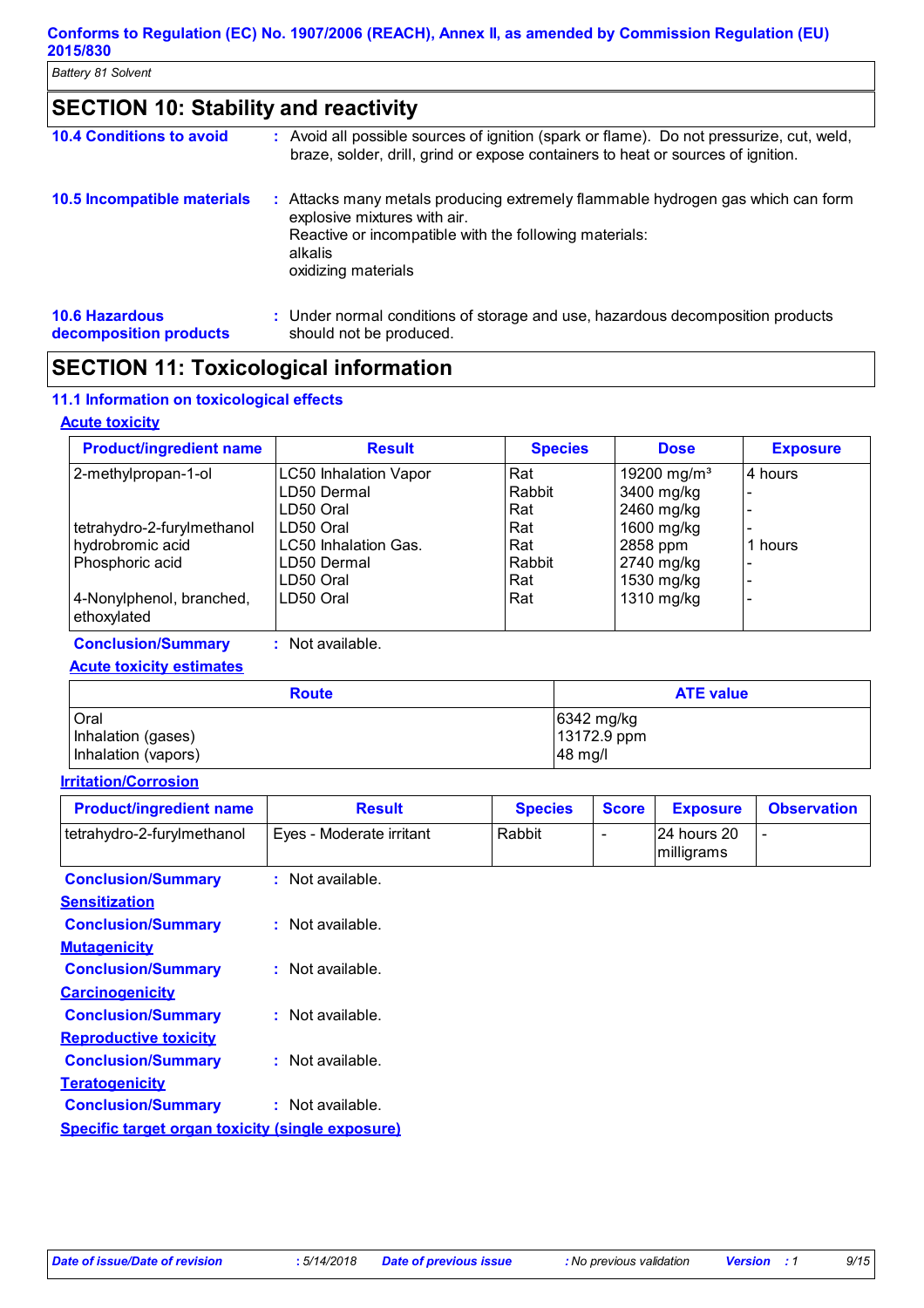| <b>Product/ingredient name</b>                                                           |                                                                                                                                                                                                                                                                         | <b>Category</b>                                                                                                                                | <b>Route of</b> | <b>Target organs</b>                                    |
|------------------------------------------------------------------------------------------|-------------------------------------------------------------------------------------------------------------------------------------------------------------------------------------------------------------------------------------------------------------------------|------------------------------------------------------------------------------------------------------------------------------------------------|-----------------|---------------------------------------------------------|
|                                                                                          |                                                                                                                                                                                                                                                                         |                                                                                                                                                | exposure        |                                                         |
| 2-methylpropan-1-ol                                                                      |                                                                                                                                                                                                                                                                         | Category 3                                                                                                                                     | Not applicable. | Respiratory tract<br>irritation and<br>Narcotic effects |
| hydrobromic acid                                                                         |                                                                                                                                                                                                                                                                         | Category 3                                                                                                                                     | Not applicable. | Respiratory tract<br>irritation                         |
| <b>Specific target organ toxicity (repeated exposure)</b>                                |                                                                                                                                                                                                                                                                         |                                                                                                                                                |                 |                                                         |
| Not available.                                                                           |                                                                                                                                                                                                                                                                         |                                                                                                                                                |                 |                                                         |
| <b>Aspiration hazard</b>                                                                 |                                                                                                                                                                                                                                                                         |                                                                                                                                                |                 |                                                         |
| Not available.                                                                           |                                                                                                                                                                                                                                                                         |                                                                                                                                                |                 |                                                         |
| <b>Information on the likely</b><br>routes of exposure                                   | : Not available.                                                                                                                                                                                                                                                        |                                                                                                                                                |                 |                                                         |
| <b>Potential acute health effects</b>                                                    |                                                                                                                                                                                                                                                                         |                                                                                                                                                |                 |                                                         |
| <b>Eye contact</b>                                                                       | : Causes serious eye damage.                                                                                                                                                                                                                                            |                                                                                                                                                |                 |                                                         |
| <b>Inhalation</b>                                                                        |                                                                                                                                                                                                                                                                         | Harmful if inhaled. Can cause central nervous system (CNS) depression. May<br>cause drowsiness or dizziness. May cause respiratory irritation. |                 |                                                         |
| <b>Skin contact</b>                                                                      | : Causes severe burns.                                                                                                                                                                                                                                                  |                                                                                                                                                |                 |                                                         |
| <b>Ingestion</b>                                                                         | : Can cause central nervous system (CNS) depression.                                                                                                                                                                                                                    |                                                                                                                                                |                 |                                                         |
|                                                                                          | <b>Symptoms related to the physical, chemical and toxicological characteristics</b>                                                                                                                                                                                     |                                                                                                                                                |                 |                                                         |
| <b>Eye contact</b>                                                                       | : Adverse symptoms may include the following:<br>pain<br>watering<br>redness                                                                                                                                                                                            |                                                                                                                                                |                 |                                                         |
| <b>Inhalation</b>                                                                        | : Adverse symptoms may include the following:<br>respiratory tract irritation<br>coughing<br>nausea or vomiting<br>headache<br>drowsiness/fatigue<br>dizziness/vertigo<br>unconsciousness<br>reduced fetal weight<br>increase in fetal deaths<br>skeletal malformations |                                                                                                                                                |                 |                                                         |
| <b>Skin contact</b>                                                                      | : Adverse symptoms may include the following:<br>pain or irritation<br>redness<br>blistering may occur<br>reduced fetal weight<br>increase in fetal deaths<br>skeletal malformations                                                                                    |                                                                                                                                                |                 |                                                         |
| <b>Ingestion</b>                                                                         | : Adverse symptoms may include the following:<br>stomach pains<br>reduced fetal weight<br>increase in fetal deaths<br>skeletal malformations                                                                                                                            |                                                                                                                                                |                 |                                                         |
| Delayed and immediate effects and also chronic effects from short and long term exposure |                                                                                                                                                                                                                                                                         |                                                                                                                                                |                 |                                                         |
| <b>Short term exposure</b>                                                               |                                                                                                                                                                                                                                                                         |                                                                                                                                                |                 |                                                         |
| <b>Potential immediate</b><br>effects                                                    | : Not available.                                                                                                                                                                                                                                                        |                                                                                                                                                |                 |                                                         |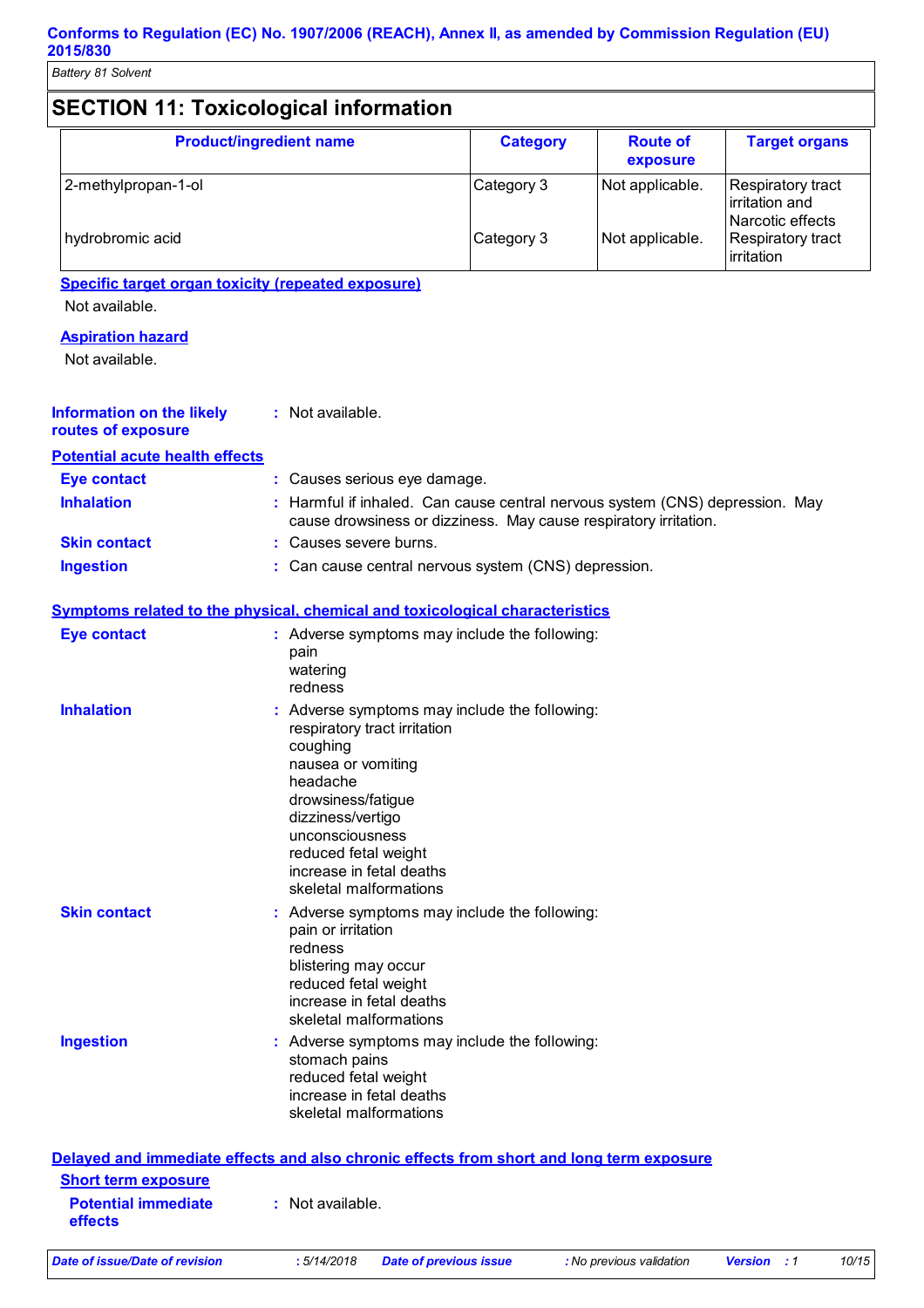| <b>SECTION 11: Toxicological information</b> |  |
|----------------------------------------------|--|
|----------------------------------------------|--|

| <b>Potential delayed effects</b>        | $:$ Not available.                                                                                                                                                                                                                                                                                                                                                                                                                                                                                                                                                  |
|-----------------------------------------|---------------------------------------------------------------------------------------------------------------------------------------------------------------------------------------------------------------------------------------------------------------------------------------------------------------------------------------------------------------------------------------------------------------------------------------------------------------------------------------------------------------------------------------------------------------------|
| <b>Long term exposure</b>               |                                                                                                                                                                                                                                                                                                                                                                                                                                                                                                                                                                     |
| <b>Potential immediate</b><br>effects   | : Not available.                                                                                                                                                                                                                                                                                                                                                                                                                                                                                                                                                    |
| <b>Potential delayed effects</b>        | $:$ Not available.                                                                                                                                                                                                                                                                                                                                                                                                                                                                                                                                                  |
| <b>Potential chronic health effects</b> |                                                                                                                                                                                                                                                                                                                                                                                                                                                                                                                                                                     |
| Not available.                          |                                                                                                                                                                                                                                                                                                                                                                                                                                                                                                                                                                     |
| <b>Conclusion/Summary</b>               | $:$ Not available.                                                                                                                                                                                                                                                                                                                                                                                                                                                                                                                                                  |
| <b>General</b>                          | : No known significant effects or critical hazards.                                                                                                                                                                                                                                                                                                                                                                                                                                                                                                                 |
| <b>Carcinogenicity</b>                  | : No known significant effects or critical hazards.                                                                                                                                                                                                                                                                                                                                                                                                                                                                                                                 |
| <b>Mutagenicity</b>                     | : No known significant effects or critical hazards.                                                                                                                                                                                                                                                                                                                                                                                                                                                                                                                 |
| <b>Teratogenicity</b>                   | : May damage the unborn child.                                                                                                                                                                                                                                                                                                                                                                                                                                                                                                                                      |
| <b>Developmental effects</b>            | : No known significant effects or critical hazards.                                                                                                                                                                                                                                                                                                                                                                                                                                                                                                                 |
| <b>Fertility effects</b>                | : Suspected of damaging fertility.                                                                                                                                                                                                                                                                                                                                                                                                                                                                                                                                  |
| <b>Other information</b>                | : To the best of our knowledge, the information contained herein is accurate. However,<br>neither the above-named supplier, nor any of its subsidiaries, assumes any liability<br>whatsoever for the accuracy or completeness of the information contained herein.<br>Final determination of suitability of any material is the sole responsibility of the user.<br>All materials may present unknown hazards and should be used with caution.<br>Although certain hazards are described herein, we cannot guarantee that these are<br>the only hazards that exist. |

### **SECTION 12: Ecological information**

#### **12.1 Toxicity**

| <b>Product/ingredient name</b> | <b>Result</b>                       | <b>Species</b>                       | <b>Exposure</b> |
|--------------------------------|-------------------------------------|--------------------------------------|-----------------|
| 2-methylpropan-1-ol            | Acute LC50 600 mg/l Marine water    | Crustaceans - Artemia salina         | 48 hours        |
|                                | Acute LC50 1030000 µg/l Fresh water | Daphnia - Daphnia magna -<br>Neonate | 48 hours        |
|                                | Acute LC50 1330000 µg/l Fresh water | Fish - Oncorhynchus mykiss           | 96 hours        |
|                                | Chronic NOEC 4000 µg/l Fresh water  | Daphnia - Daphnia magna              | 21 days         |
| Phosphoric acid                | EC50 >100 mg/l                      | Algae - Desmodesmus<br>subspicatus   | 72 hours        |
|                                | EC50 >100 mg/l                      | Daphnia                              | 148 hours       |
|                                | LC50 3 to 3.25 mg/l                 | Fish - Lepomis macrochirus           | 96 hours        |
|                                | NOEC 100 mg/l                       | Algae - Desmodesmus<br>subspicatus   | 72 hours        |
|                                | NOEC 56 mg/l                        | Daphnia                              | 48 hours        |

**Conclusion/Summary :** Not available.

### **12.2 Persistence and degradability**

**Conclusion/Summary :** Not available.

### **12.3 Bioaccumulative potential**

| <b>Product/ingredient name</b> LogP <sub>ow</sub> | <b>BCF</b> | <b>Potential</b> |
|---------------------------------------------------|------------|------------------|
| 2-methylpropan-1-ol                               |            | low              |

| <b>12.4 Mobility in soil</b>                            |                    |
|---------------------------------------------------------|--------------------|
| <b>Soil/water partition</b><br><b>coefficient (Koc)</b> | : Not available.   |
| <b>Mobility</b>                                         | $:$ Not available. |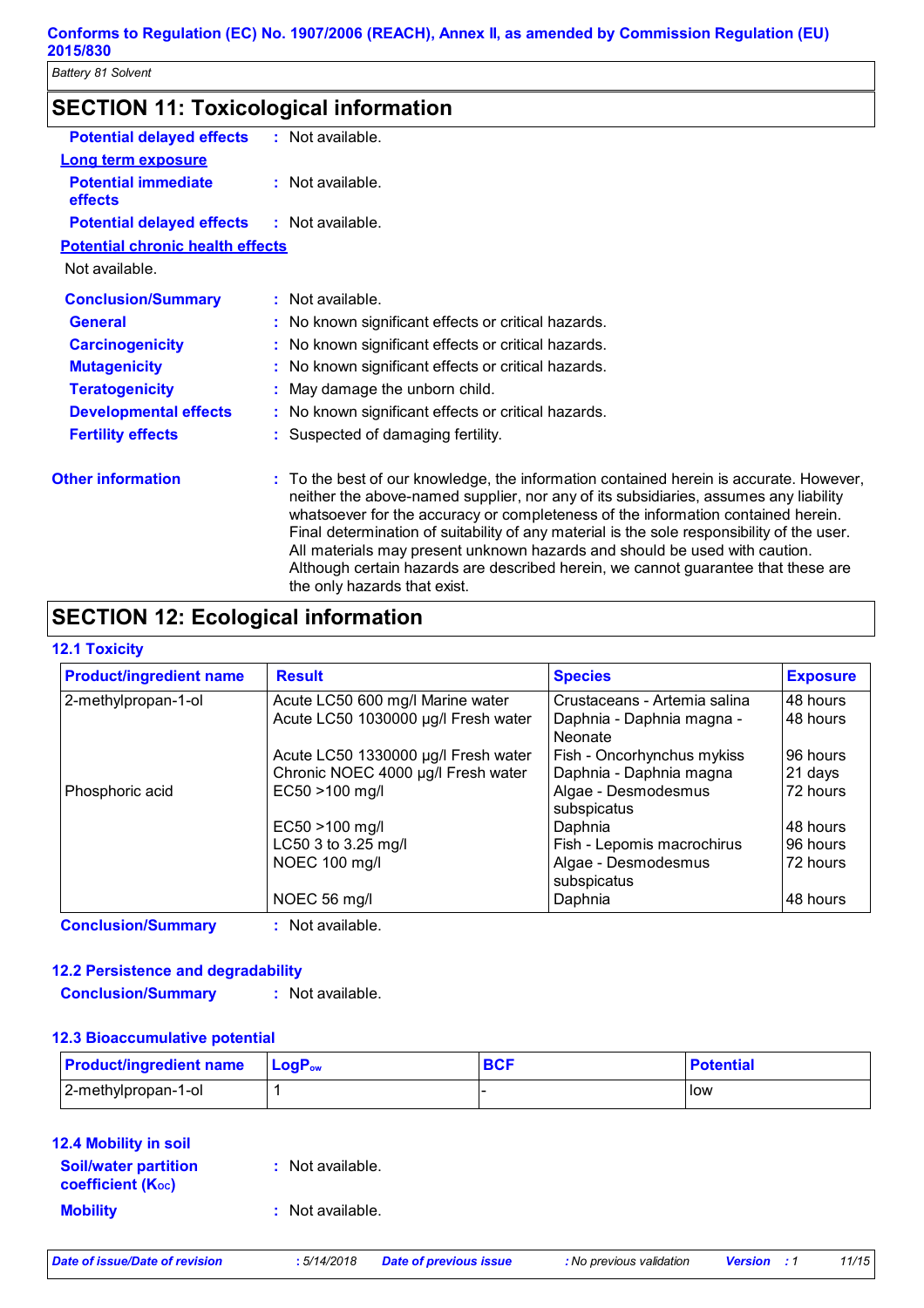### **SECTION 12: Ecological information**

| 12.5 Results of PBT and vPvB assessment |                   |
|-----------------------------------------|-------------------|
| <b>PBT</b>                              | : Not applicable. |
| vPvB                                    | : Not applicable. |

**12.6 Other adverse effects** : No known significant effects or critical hazards.

### **SECTION 13: Disposal considerations**

The information in this section contains generic advice and guidance. The list of Identified Uses in Section 1 should be consulted for any available use-specific information provided in the Exposure Scenario(s).

#### **13.1 Waste treatment methods**

| <b>Product</b>             |                                                                                                                                                                                                                                                                                                                                                                                                                                                                                                                                                                |
|----------------------------|----------------------------------------------------------------------------------------------------------------------------------------------------------------------------------------------------------------------------------------------------------------------------------------------------------------------------------------------------------------------------------------------------------------------------------------------------------------------------------------------------------------------------------------------------------------|
| <b>Methods of disposal</b> | : The generation of waste should be avoided or minimized wherever possible.<br>Disposal of this product, solutions and any by-products should at all times comply<br>with the requirements of environmental protection and waste disposal legislation and<br>any regional local authority requirements. Dispose of surplus and non-recyclable<br>products via a licensed waste disposal contractor. Waste should not be disposed of<br>untreated to the sewer unless fully compliant with the requirements of all authorities<br>with jurisdiction.            |
| <b>Hazardous waste</b>     | : The classification of the product may meet the criteria for a hazardous waste.                                                                                                                                                                                                                                                                                                                                                                                                                                                                               |
| <b>Packaging</b>           |                                                                                                                                                                                                                                                                                                                                                                                                                                                                                                                                                                |
| <b>Methods of disposal</b> | : The generation of waste should be avoided or minimized wherever possible. Waste<br>packaging should be recycled. Incineration or landfill should only be considered<br>when recycling is not feasible.                                                                                                                                                                                                                                                                                                                                                       |
| <b>Special precautions</b> | : This material and its container must be disposed of in a safe way. Care should be<br>taken when handling emptied containers that have not been cleaned or rinsed out.<br>Empty containers or liners may retain some product residues. Vapor from product<br>residues may create a highly flammable or explosive atmosphere inside the container.<br>Do not cut, weld or grind used containers unless they have been cleaned thoroughly<br>internally. Avoid dispersal of spilled material and runoff and contact with soil,<br>waterways, drains and sewers. |

## **SECTION 14: Transport information**

|                                           | <b>ADR/RID</b>                                                                    | <b>ADN</b>                                                                        | <b>IMDG</b>                                                                       | <b>IATA</b>                                                                       |
|-------------------------------------------|-----------------------------------------------------------------------------------|-----------------------------------------------------------------------------------|-----------------------------------------------------------------------------------|-----------------------------------------------------------------------------------|
| 14.1 UN number                            | 2924                                                                              | 2924                                                                              | 2924                                                                              | 2924                                                                              |
| 14.2 UN proper<br>shipping name           | FLAMMABLE LIQUID,<br>CORROSIVE, N.O.S.<br>(Hydrobromic acid,<br>Isobutyl alcohol) | FLAMMABLE LIQUID,<br>CORROSIVE, N.O.S.<br>(Hydrobromic acid,<br>Isobutyl alcohol) | FLAMMABLE LIQUID,<br>CORROSIVE, N.O.S.<br>(Hydrobromic acid,<br>Isobutyl alcohol) | FLAMMABLE LIQUID,<br>CORROSIVE, N.O.S.<br>(Hydrobromic acid,<br>Isobutyl alcohol) |
| <b>14.3 Transport</b><br>hazard class(es) | 3(8)                                                                              | 3(8)<br>≫ے کف                                                                     | 3(8)                                                                              | 3(8)                                                                              |
| 14.4 Packing group   II                   |                                                                                   | Ш                                                                                 | Ш                                                                                 | Ш                                                                                 |
| 14.5<br><b>Environmental</b><br>hazards   | No.                                                                               | No.                                                                               | No.                                                                               | No.                                                                               |
| <b>Additional</b><br><b>information</b>   | <b>Tunnel code</b><br>(D/E)                                                       |                                                                                   |                                                                                   |                                                                                   |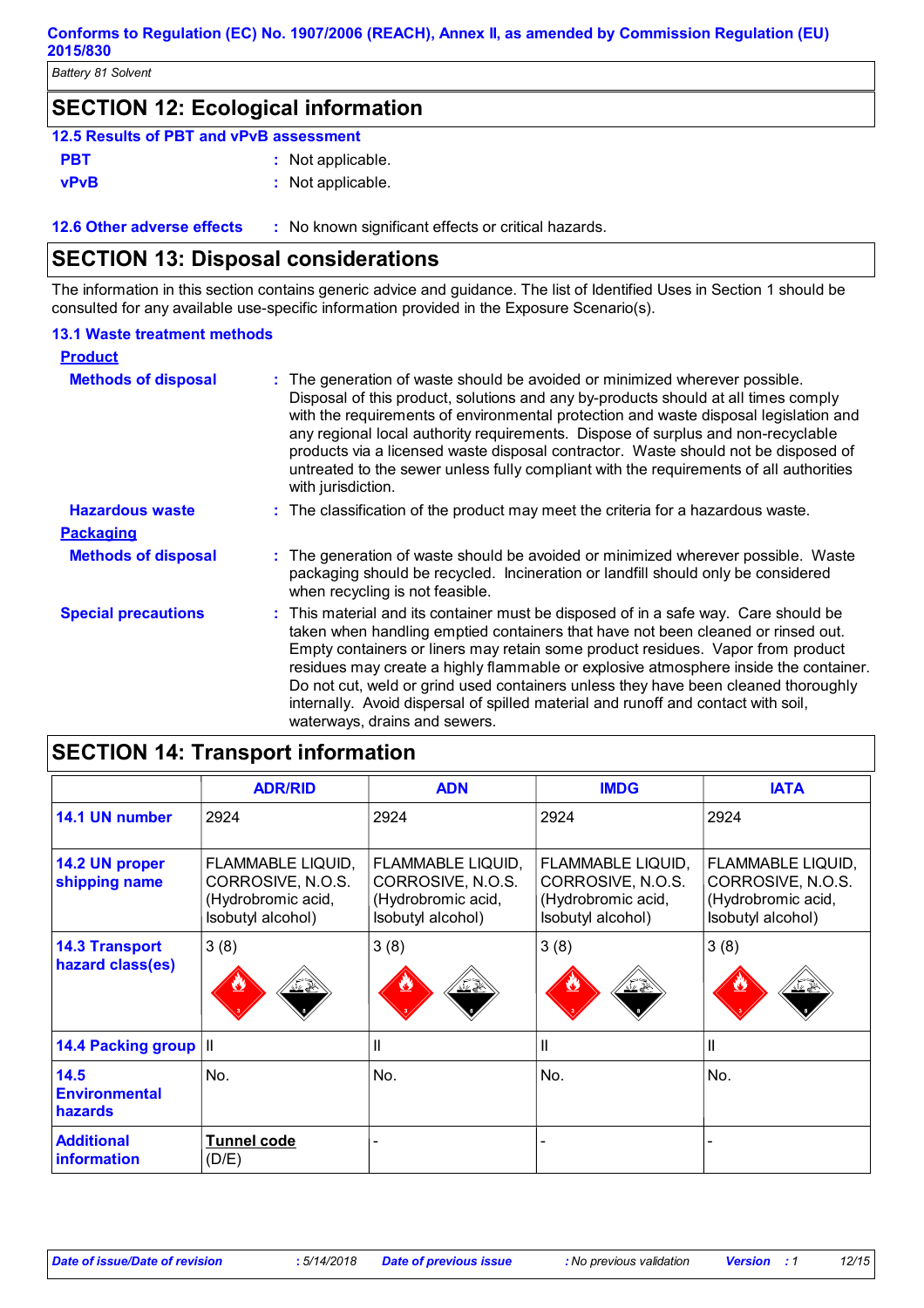### **SECTION 14: Transport information**

| <b>14.6 Special precautions for</b> | <b>Transport within user's premises:</b> always transport in closed containers that are                                      |
|-------------------------------------|------------------------------------------------------------------------------------------------------------------------------|
| user                                | upright and secure. Ensure that persons transporting the product know what to do in<br>the event of an accident or spillage. |

**14.7 Transport in bulk according to Annex II of MARPOL and the IBC Code :** Not available.

### **SECTION 15: Regulatory information**

**15.1 Safety, health and environmental regulations/legislation specific for the substance or mixture**

#### **EU Regulation (EC) No. 1907/2006 (REACH)**

**Annex XIV - List of substances subject to authorization**

#### **Annex XIV**

None of the components are listed.

#### **Substances of very high concern**

| <b>Ingredient name</b>                                                                                                                                                                                                                                                                                                                                       | <b>Intrinsic property</b>                             | <b>Status</b> | <b>GHS</b><br>reference<br>number | Date of<br>revision |
|--------------------------------------------------------------------------------------------------------------------------------------------------------------------------------------------------------------------------------------------------------------------------------------------------------------------------------------------------------------|-------------------------------------------------------|---------------|-----------------------------------|---------------------|
| 4-Nonylphenol, branched and linear,<br>ethoxylated [substances with a linear and/or<br>branched alkyl chain with a carbon number<br>of 9 covalently bound in position 4 to phenol,<br>ethoxylated covering UVCB- and well-<br>defined substances, polymers and<br>homologues, which include any of the<br>individual isomers and/or combinations<br>thereof] | Substance of<br>equivalent concern for<br>environment | Recommended   | ED/69/2013                        | 7/1/2015            |

**Annex XVII - Restrictions** : Restricted to professional users.

**on the manufacture, placing on the market and use of certain dangerous substances, mixtures and** 

**articles**

### **Other EU regulations**

**Europe inventory :** Not determined.

**Ozone depleting substances (1005/2009/EU)** Not listed.

### **Prior Informed Consent (PIC) (649/2012/EU)**

Not listed.

#### **Seveso Directive**

This product is controlled under the Seveso Directive.

### **Danger criteria**

**Category**

P5c: Flammable liquids 2 and 3 not falling under P5a or P5b

#### **International regulations**

**Chemical Weapon Convention List Schedules I, II & III Chemicals**

Not listed.

**Montreal Protocol (Annexes A, B, C, E)**

Not listed.

**Stockholm Convention on Persistent Organic Pollutants**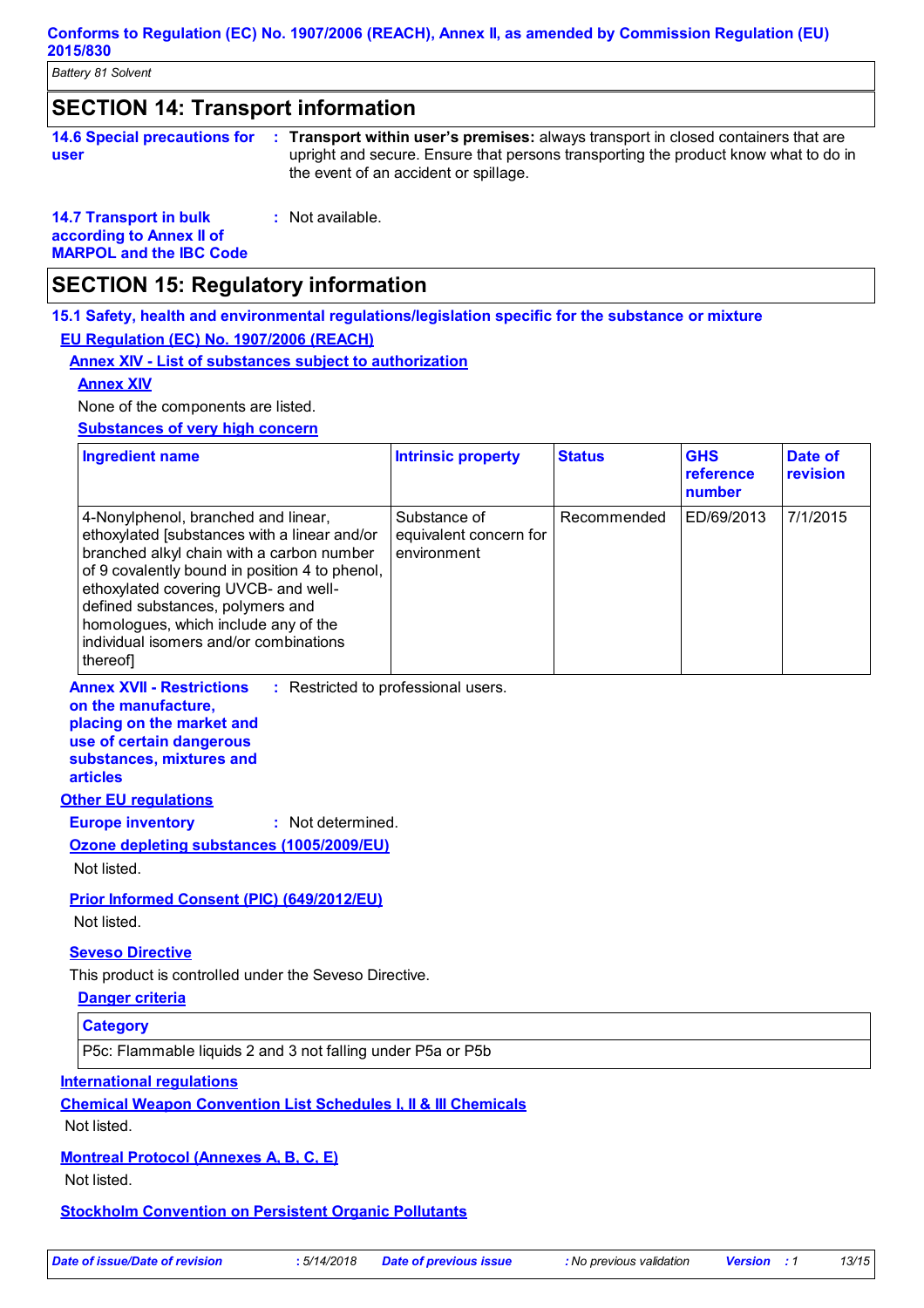## **SECTION 15: Regulatory information**

Not listed.

|                            | <b>Rotterdam Convention on Prior Informed Consent (PIC)</b> |
|----------------------------|-------------------------------------------------------------|
| Not listed.                |                                                             |
|                            | <b>UNECE Aarhus Protocol on POPs and Heavy Metals</b>       |
| Not listed.                |                                                             |
| <b>International lists</b> |                                                             |
| <b>National inventory</b>  |                                                             |
| Australia                  | • Not determined                                            |

| <u>ячэнене</u>                            |                                                                                                 |
|-------------------------------------------|-------------------------------------------------------------------------------------------------|
| Canada                                    | : Not determined.                                                                               |
| <b>China</b>                              | : Not determined.                                                                               |
| <b>Japan</b>                              | : Japan inventory (ENCS): Not determined.<br>Japan inventory (ISHL): Not determined.            |
| <b>Malaysia</b>                           | : Not determined.                                                                               |
| <b>New Zealand</b>                        | : Not determined.                                                                               |
| <b>Philippines</b>                        | : Not determined.                                                                               |
| <b>Republic of Korea</b>                  | : Not determined.                                                                               |
| Taiwan                                    | : Not determined.                                                                               |
| <b>Turkey</b>                             | : Not determined.                                                                               |
| <b>United States</b>                      | : All components are listed or exempted.                                                        |
| <b>15.2 Chemical Safety</b><br>Assessment | : This product contains substances for which Chemical Safety Assessments are still<br>required. |

## **SECTION 16: Other information**

 $\nabla$  Indicates information that has changed from previously issued version.

| <b>Abbreviations and acronyms : ATE = Acute Toxicity Estimate</b> | CLP = Classification, Labelling and Packaging Regulation [Regulation (EC) No.<br>1272/2008] |
|-------------------------------------------------------------------|---------------------------------------------------------------------------------------------|
|                                                                   | DMEL = Derived Minimal Effect Level                                                         |
|                                                                   | DNEL = Derived No Effect Level                                                              |
|                                                                   | EUH statement = CLP-specific Hazard statement                                               |
|                                                                   | PBT = Persistent, Bioaccumulative and Toxic                                                 |
|                                                                   | PNEC = Predicted No Effect Concentration                                                    |
|                                                                   | <b>RRN = REACH Registration Number</b>                                                      |
|                                                                   | vPvB = Very Persistent and Very Bioaccumulative                                             |

#### **Procedure used to derive the classification according to Regulation (EC) No. 1272/2008 [CLP/GHS]**

| <b>Classification</b>                         | <b>Justification</b>  |
|-----------------------------------------------|-----------------------|
| Flam. Liq. 2, H225                            | On basis of test data |
| Acute Tox. 4, H332                            | Calculation method    |
| Skin Corr. 1, H314                            | On basis of test data |
| Eye Dam. 1, H318                              | On basis of test data |
| Repr. 1B, H360Df (Unborn child and Fertility) | Calculation method    |
| <b>STOT SE 3, H335</b>                        | Calculation method    |
| <b>STOT SE 3, H336</b>                        | Calculation method    |

**Full text of abbreviated H statements**